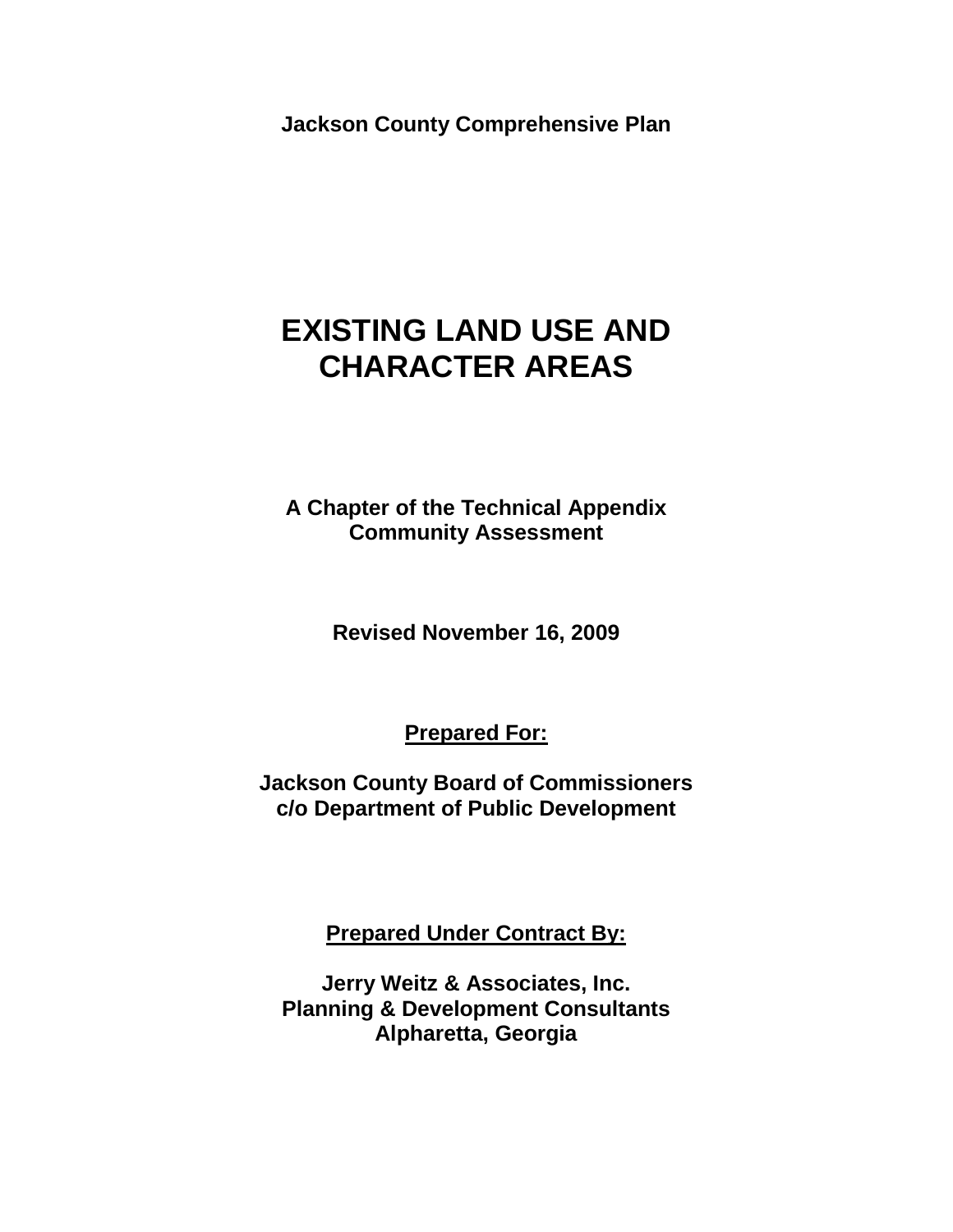# **CONTENTS**

| <b>EXISTING LAND USE IN HISTORICAL PERSPECTIVE</b>                          | 4  |
|-----------------------------------------------------------------------------|----|
| <b>EXISTING LAND USE IN 2009</b>                                            | 5  |
| <b>Agriculture and Forestry</b>                                             | 9  |
| <b>Residential Development</b>                                              | 12 |
| Transportation/Communication/Utilities                                      | 14 |
| <b>Public Institutional</b>                                                 | 14 |
| Commercial and Industrial                                                   | 14 |
| <b>CHARACTER AREAS</b>                                                      | 14 |
| <b>Delineating Character Areas</b>                                          | 14 |
| Character Areas in Municipalities, Jackson County, and in Abutting Counties | 15 |
| Conservation                                                                | 15 |
| <b>Agricultural and Rural</b>                                               | 16 |
| Neighborhoods (Residential)                                                 | 16 |
| Centers                                                                     | 16 |
| Corridors                                                                   | 16 |
| <b>Employment and Industry</b>                                              | 17 |
| Special Districts and Others                                                | 17 |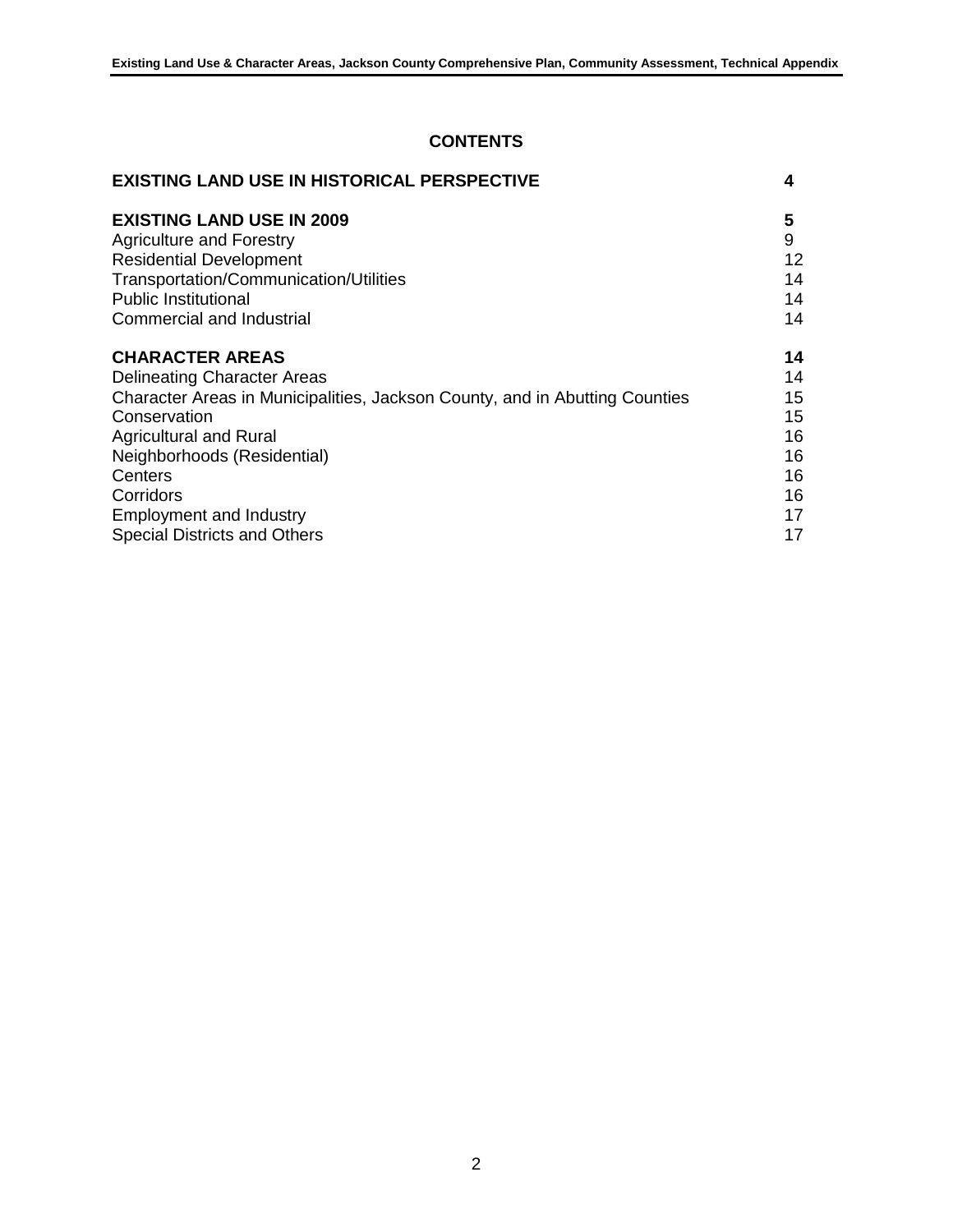# **LIST OF TABLES**

| $\mathbf{1}$ | Existing Land Use, 1997 and 2003<br>Unincorporated Jackson County                                               | $\overline{4}$ |
|--------------|-----------------------------------------------------------------------------------------------------------------|----------------|
| 2            | Existing Land Use, 2009<br>Jackson County and Unincorporated Jackson County                                     | 6              |
| 3            | Existing Land Use, 2009<br>Municipalities and Parts of Municipalities in Jackson County                         | 6              |
| 4            | Percentages by Existing Land Use Category, 2009<br>Municipalities and Parts of Municipalities in Jackson County | $\overline{7}$ |
| 5            | Agricultural Land Statistics, 2002 and 2007<br>Jackson County                                                   | 9              |
| 6            | Farms and Farm Acreage by Farm Size Category, 2002 and 2007<br>Jackson County                                   | 10             |
| 7            | Land in Farms According to Use, 2002 and 2007<br>Jackson County                                                 | 10             |
| 8            | Forest Land, 1997 and 2007<br><b>Jackson County</b>                                                             | 11             |
| 9            | Residential Building Permits (Units) 2004-2007<br><b>Jackson County</b>                                         | 12             |
|              |                                                                                                                 |                |

# **LIST OF MAPS AND FIGURES**

| Existing Land Use 2009, Jackson County |     |
|----------------------------------------|-----|
| <b>Jackson County Subdivisions</b>     | 13. |
| Continuum of Rural to Urban Character  | 15. |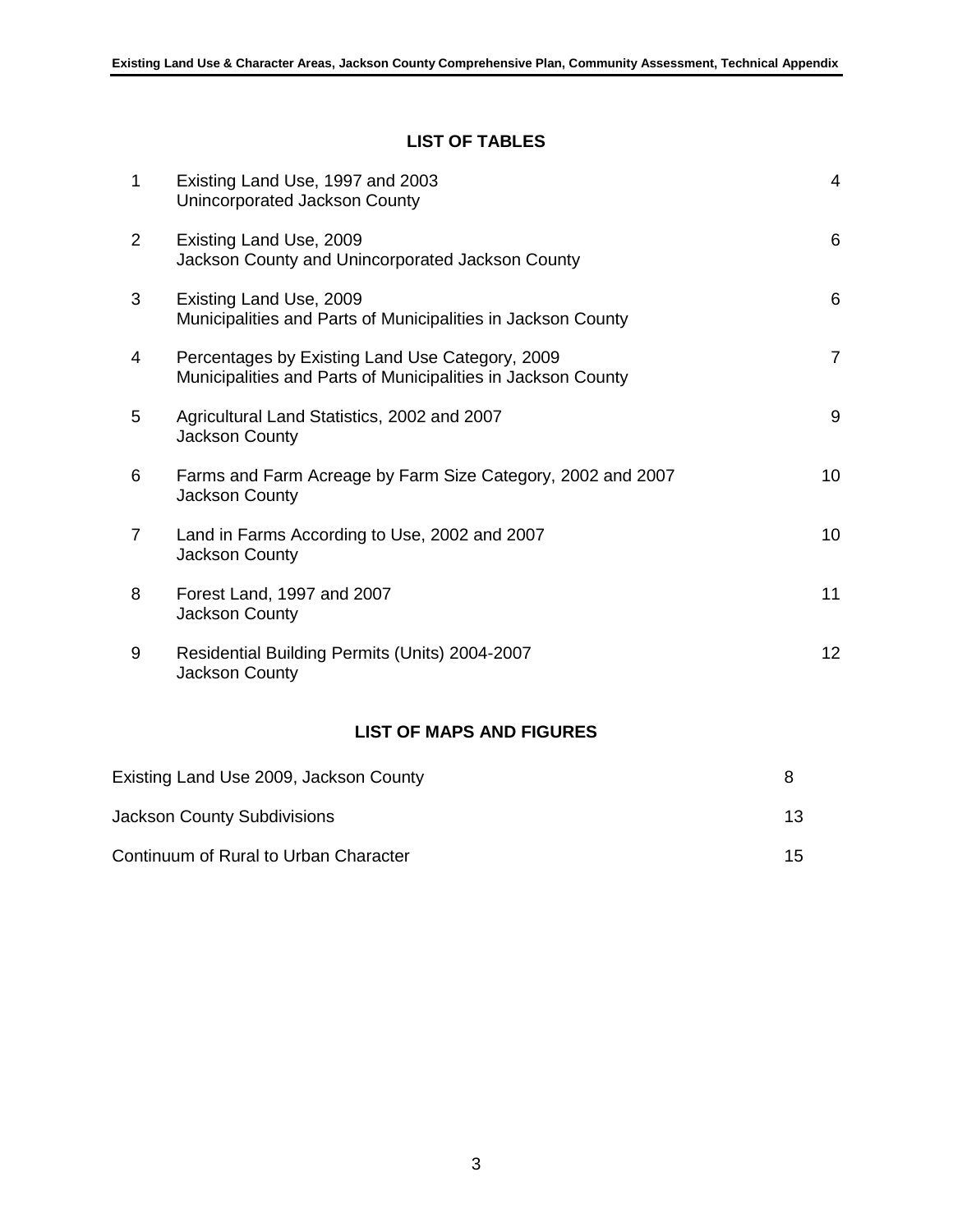#### **EXISTING LAND USE AND CHARACTER AREAS**

Jackson County encompasses 343.0 square miles, of which 342.4 square miles consists of land and 0.6 square miles consists of water. In terms of acreage, the size of the county is approximately 219,100 acres.<sup>1</sup>

#### **EXISTING LAND USE IN HISTORICAL PERSPECTIVE**

Jackson County's 1998 comprehensive plan provides acreage data by type of land use in unincorporated Jackson County in 1997. Similarly, an update of the land use plan by a county planning consultant in 2003 also provided existing land use data. It is useful from a planning standpoint to recite those numbers here, as they allow one to get a sense of trends in terms of land use change. It is even more useful to place the historic and current existing land use acreage data in a single table in order to more easily reveal such changes. While such a comparison is desirable, the existing land use inventories at different points in time were done by different planning agencies or consultants, and thus their methods different making the data not perfectly comparable. For that reason, the land use data collected over time are provided separately, without statistics of land use "change" compiled." Table 1 summarizes land use data for unincorporated Jackson County as of 1997 and 2003.

| Table 1                              |  |
|--------------------------------------|--|
| Existing Land Use, 1997 and 2003     |  |
| <b>Unincorporated Jackson County</b> |  |
|                                      |  |

**Table 1**

| <b>Land Use</b>                        | 1997                  | 1997                    | 2003                  | 2003              |  |
|----------------------------------------|-----------------------|-------------------------|-----------------------|-------------------|--|
|                                        | Unincorporated        | <b>Percent of Total</b> | Unincorporated        | <b>Percent of</b> |  |
|                                        | Jackson               | Unincorporated          | <b>Jackson</b>        | Total             |  |
|                                        | <b>County (Acres)</b> | County                  | <b>County (Acres)</b> | Unincorporated    |  |
|                                        |                       | Area                    |                       | County            |  |
|                                        |                       |                         |                       | Area              |  |
| Agriculture and Forestry               | 148.300.9             | 76.0%                   | 141.984.6             | 75.1%             |  |
| Residential, all types                 | 25.747.2              | 13.2%                   | 27.798.5              | 14.7%             |  |
| Public/Institutional                   | 608.4                 | 0.3%                    | 762.2                 | $0.4\%$           |  |
| Commercial                             | 876.2                 | 0.5%                    | 1.330.4               | 0.7%              |  |
| Industrial                             | 1.007.0               | 0.5%                    | 1.090.6               | 0.5%              |  |
| Transportation/Communication/Utilities | 1.035.4               | 0.5%                    | 1,477.3               | $0.8\%$           |  |
| Park/Recreation/Conservation           | 296.8                 | 0.1%                    | 384.6                 | 0.2%              |  |
| Undeveloped/Vacant                     | 17.324.1              | 8.9%                    | 14.297.2              | 7.6%              |  |
| Total Land (in original source)        | 195.196.0             | 100%                    | 189.125.4             | 100%              |  |

Source: Northeast Georgia Regional Development Center based on Tax Assessor's data, 1997. WFR Associates. September 8, 2003. Jackson County Comprehensive Plan Update: Land Use Plan Amendment.

As indicated in Table 1, unincorporated Jackson County was predominantly agricultural and forestry in 1997. Residential comprised only 13.2 percent of the unincorporated land areas. Vacant land was more than 17,000 acres in 1997. Commercial, industrial, public/institutional, parkland, and transportation facilities each comprised well less than 1 percent of the unincorporated land area.

 $\overline{a}$ <sup>1</sup> The 2002 Georgia County Guide, 21<sup>st</sup> Ed., edited by Susan R. Boatright and Douglas C. Bachtel (Athens, GA: University of Georgia, Center for Agribusiness and Economic Development), October 2002.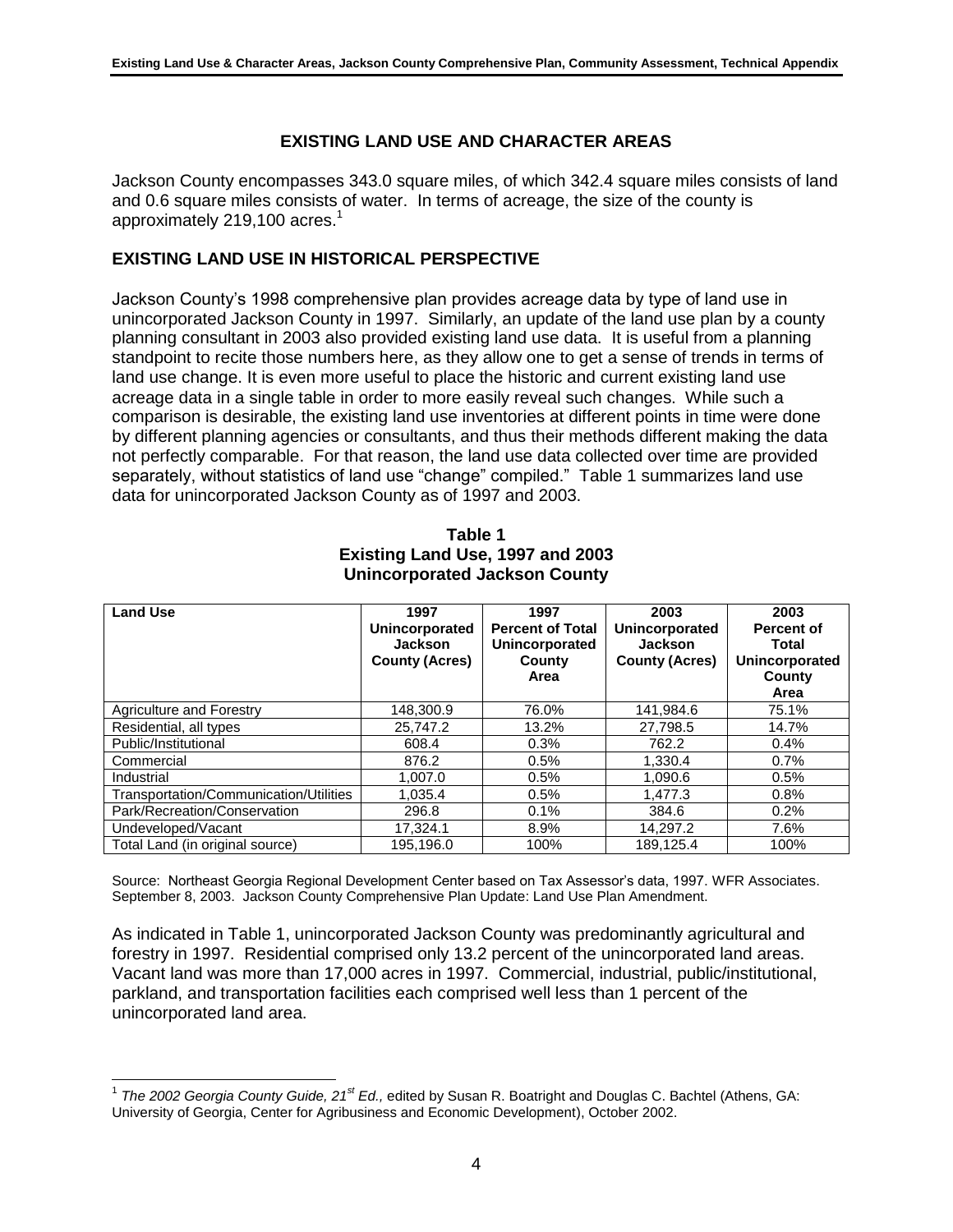In describing existing land use as of 1997, the 1998 comprehensive plan indicated that the majority of existing land use in the unincorporated portions of Jackson County is low-density single-family housing and agricultural land. It found that the majority of residential, commercial and industrial land uses are concentrated within close proximity to the municipalities and along major transportation corridors.

The western portion of the county at that time was experiencing the most rapid development due to its proximity to Gwinnett County. Encroachment of industrial and heavy commercial development into residential areas was at that time considered relatively rare, as the county's zoning ordinance limited such incompatible land uses. Most of the undeveloped/unused land in 1997 was located adjacent to residential land use. Agriculture land use was located throughout the county and was found to be most prevalent in the eastern and northwestern portions of the county.

These findings in 1997 are still largely true today, in 2009, as Jackson County has witnessed a continuation of the same trends and patterns. Land use did not change significantly from 1997 to 2003, according to the figures in Table 1, except that most developed land categories increased marginally in acreage while agricultural/ forestry and undeveloped land decreased. Note also that the total unincorporated area decreased by approximately 6,000 acres, reflecting municipal annexations during the six-year time period. The decrease in total unincorporated land from 1997 to 2003 also has some marginal effect on the change in percentages from 1997 to 2003.

#### **EXISTING LAND USE IN 2009**

After a nearly one-year effort, Jackson County compiled and checked existing land use data for the entire county, including municipalities (see Table 2).

The acreage data in Table 2 show both a compilation of the county as a whole, including all municipalities, and the unincorporated areas. The countywide numbers are especially important, because land use is ultimately controlled by 10 different local governments. While Jackson County has, by far, the largest jurisdiction, ignoring the land use trends in municipalities risks losing the true perspective of what is going on in total in all of Jackson County. Generally, like change from 1997 to 2003, land use change in unincorporated Jackson County followed the same trends of marginal increases in residential, commercial, industrial, and other development categories and significant reductions in the amount of undeveloped/vacant land. More is said about the individual land use categories in the paragraphs that follow. Table 3 provides a compilation of existing land use data for each municipality in Jackson County. Note that, for Braselton and Maysville, only the Jackson County portions are reported.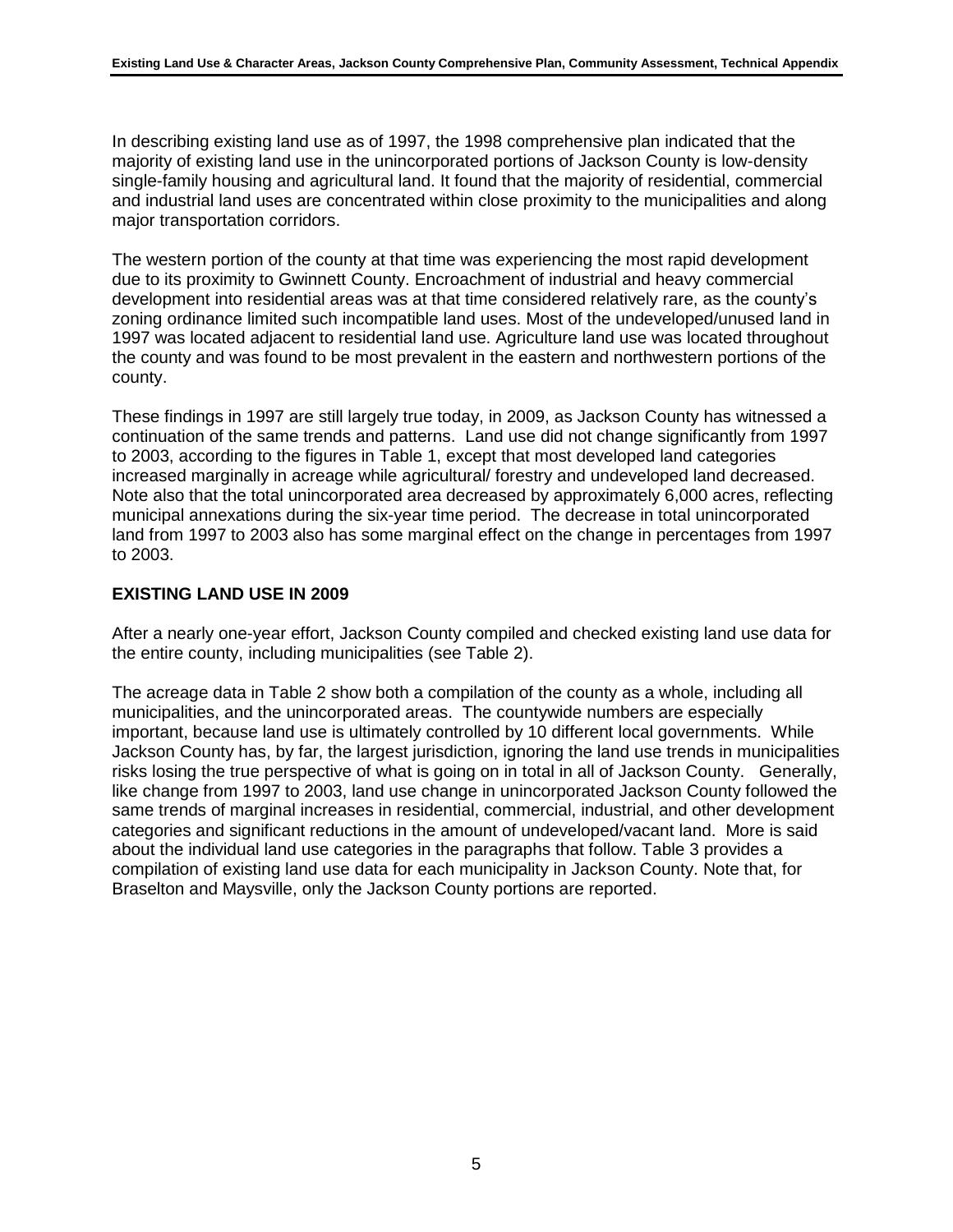| <b>Land Use</b>                         | All of                | <b>Percent of</b>   | Unincorporated        | <b>Percent of</b> |
|-----------------------------------------|-----------------------|---------------------|-----------------------|-------------------|
|                                         | <b>Jackson</b>        | <b>Total County</b> | <b>Jackson</b>        | Unincorporated    |
|                                         | <b>County (Acres)</b> | Area                | <b>County (Acres)</b> | Area              |
| <b>Agriculture and Forestry</b>         | 154,066.2             | 72.1                | 136,761.1             | 77.4              |
| Single-family residential total         | 35,533.3              | 16.6                | 26,394.2              | 15.0              |
| --Single-family residential, site built | 28,731.6              | 13.4                | 21,298.1              | 12.1              |
| --Manufactured home, single-wide        | 2,242.7               | 1.0                 | 1,767.2               | 0.9               |
| --Manufactured home, double-wide        | 4,559.0               | 2.1                 | 3,328.9               | 1.9               |
| Multi-family residential total          | 484.1                 | 0.2                 | 278.4                 | 0.2               |
| --Two-family residential (duplex)       | 61.7                  | 0.0                 | 22.9                  | 0.0               |
| --Multi-family residential              | 117.5                 | 0.1                 | 22.9                  | 0.0               |
| --Manufactured home park                | 304.9                 | 0.1                 | 232.6                 | 0.1               |
| Public/Institutional                    | 2.003.7               | 0.9                 | 1.054.0               | 0.6               |
| Commercial                              | 1,562.9               | 0.7                 | 724.9                 | 0.4               |
| Industrial                              | 3,129.2               | 1.5                 | 1,350.6               | 0.8               |
| Transportation/Communication/Utilities  | 941.5                 | 0.4                 | 437.1                 | 0.2               |
| Park/Recreation/Conservation            | 2,219.3               | 1.0                 | 1,549.8               | 0.9               |
| Undeveloped/Vacant                      | 13,766.9              | 6.4                 | 8,178.5               | 4.6               |
| All Land Uses Calculated                | 213,707.1             | 99.8                | 176,728.6             | 100.1             |
| Total Land                              | 220.017.0             |                     |                       |                   |

#### **Table 2 Existing Land Use, 2009 Jackson County and Unincorporated Jackson County**

Notes: The difference between all land uses calculated and total land is attributed to road right of ways. Percentages do not add up to 100 percent due to rounding.

Source: Jackson County GIS, August 2009.

#### **Table 3 Existing Land Use, 2009 Municipalities and Parts of Municipalities in Jackson County**

| <b>Land Use</b>                         | Arcade   | Bras-   | Com-    | Hosch-   | Jeffer-  | Mays-    | Nichol-  | Pender | <b>Talmo</b> |
|-----------------------------------------|----------|---------|---------|----------|----------|----------|----------|--------|--------------|
|                                         |          | elton   | merce   | ton      | son      | ville    | son      | -grass |              |
| Agriculture and Forestry                | 3507.8   | 1029.0  | 2539.8  | 356.5    | 5779.1   | 470.9    | 1162.4   | 1357.2 | 1102.3       |
| Single-family residential total         | 1451.6   | 268.5   | 1727.9  | 584.9    | 3341.8   | 485.6    | 931.1    | 191.8  | 155.8        |
| --Single-family residential, site built | 651.6    | 266.5   | 1540.6  | 567.5    | 3254.0   | 363.2    | 470.1    | 177.0  | 143.0        |
| --Manufactured home, single-wide        | 219.1    | 0.1     | 53.9    | 3.3      | 32.9     | 26.6     | 116.0    | 13.0   | 10.4         |
| --Manufactured home, double-wide        | 580.9    | 1.9     | 133.4   | 14.1     | 54.9     | 95.8     | 345.0    | 1.8    | 2.4          |
| Multi-family residential total          | 12.4     | 6.8     | 120.0   | 11.2     | 43.7     | 1.6      | 7.8      | 0      | $\Omega$     |
| --Two-family residential (duplex)       | 7.9      | 2.3     | 5.0     | 11.2     | 6.5      | 1.6      | 2.3      | 0      | 0            |
| --Multi-family residential              | 0        | 0       | 57.3    | 0        | 37.2     | $\Omega$ | $\Omega$ | 0      | 0            |
| --Manufactured home park                | 4.5      | 4.5     | 57.7    | $\Omega$ | $\Omega$ | $\Omega$ | 5.5      | 0      | $\Omega$     |
| Public/Institutional                    | 28.7     | 41.5    | 206.0   | 38.6     | 458.2    | 111.8    | 41.3     | 9.2    | 14.4         |
| Commercial                              | 19.0     | 70.6    | 283.4   | 55.1     | 341.7    | 28.5     | 22.5     | 14.3   | 2.7          |
| Industrial                              | 0        | 330.0   | 270.0   | 62.9     | 1015.0   | 74.9     | 0        | 25.9   | $\mathbf 0$  |
| Transportation/Communication/           | 1.8      | 27.1    | 55.4    | 16.2     | 390.7    | 11.8     | 0.2      | 0.2    | 1.0          |
| <b>Utilities</b>                        |          |         |         |          |          |          |          |        |              |
| Park/Recreation/Conservation            | $\Omega$ | 74.7    | 141.1   | 21.9     | 251.1    | 0.3      | 49.8     | 40.6   | 0            |
| Undeveloped/Vacant                      | 260.4    | 1097.8  | 1577.5  | 548.7    | 1475.2   | 221.0    | 172.0    | 222.1  | 13.5         |
| All Land Uses Calculated                | 5,281.7  | 2,946.0 | 6,921.1 | 1,696.0  | 13096.5  | 1406.4   | 2387.1   | 1861.3 | 1289.7       |

Notes: Braselton and Maysville extend into other counties. The figures here are for Jackson County's portion only. The total for all land uses calculated is less than total city limits area because public right of ways are excluded.

Source: Jackson County GIS, August 2009.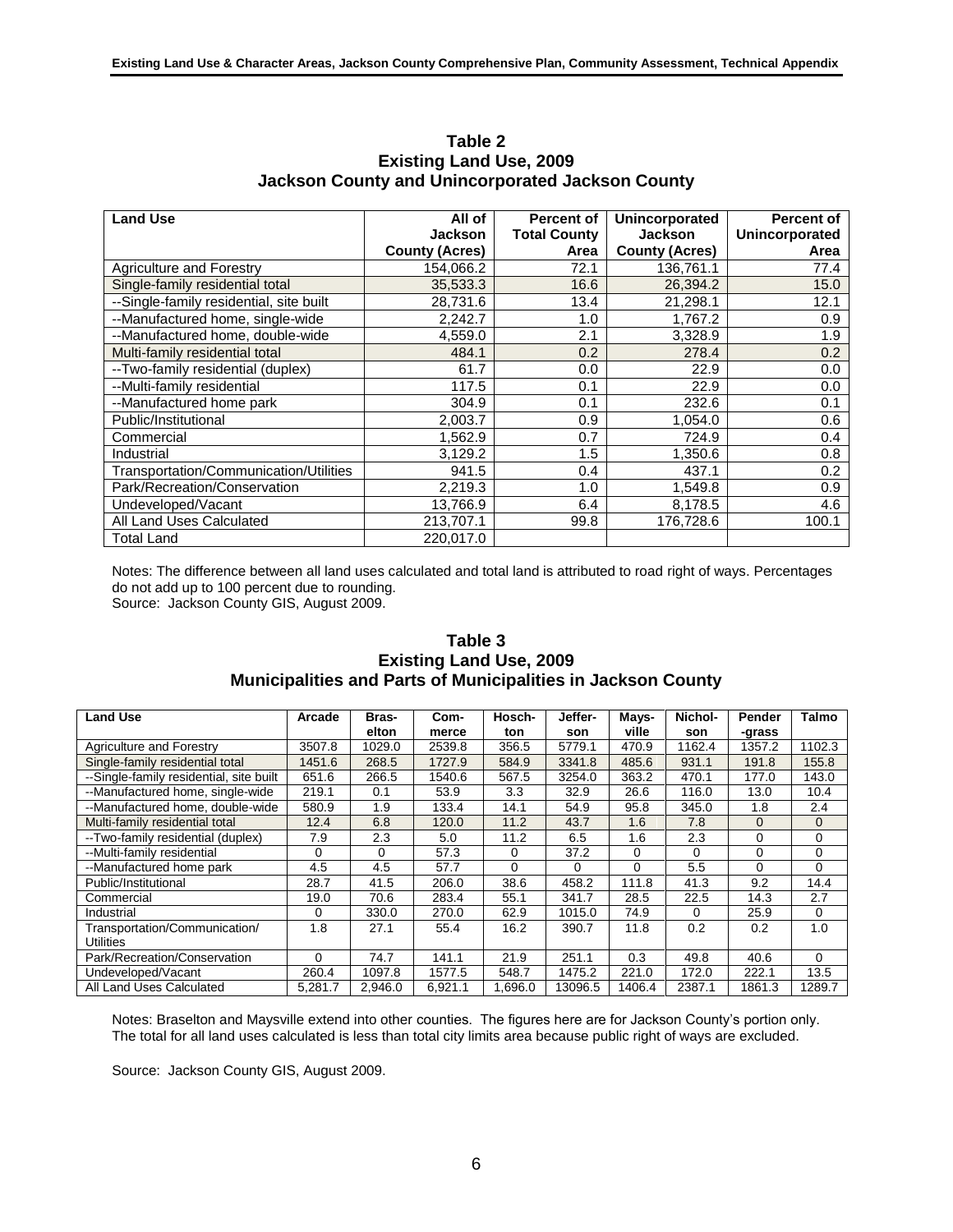| Table 4                                                             |
|---------------------------------------------------------------------|
| Percentages by Existing Land Use Category, 2009                     |
| <b>Municipalities and Parts of Municipalities in Jackson County</b> |
|                                                                     |

| <b>Land Use</b>                 | Arcade        | Bras- | Com-  | Hosch- | Jeffer- | Mays- | Nichol- | Pender | <b>Talmo</b>             |
|---------------------------------|---------------|-------|-------|--------|---------|-------|---------|--------|--------------------------|
|                                 |               | elton | merce | ton    | son     | ville | son     | -grass |                          |
| Agriculture and Forestry        | 66.4          | 35.0  | 36.7  | 21.0   | 44.1    | 33.5  | 48.7    | 72.9   | 85.5                     |
| Single-family residential total | 27.5          | 9.1   | 25.0  | 34.5   | 25.5    | 34.5  | 39.0    | 10.3   | 12.1                     |
| Multi-family residential total  | 0.2           | 0.2   | 1.7   | 0.6    | 0.3     | 0.1   | 0.3     | --     |                          |
| Public/Institutional            | 0.5           | 1.4   | 3.0   | 2.3    | 3.5     | 8.0   | 1.7     | 0.5    | 1.1                      |
| Commercial                      | 0.4           | 2.4   | 4.1   | 3.2    | 2.6     | 2.0   | 0.9     | 0.8    | 0.2                      |
| Industrial                      | $\sim$ $\sim$ | 11.2  | 3.9   | 3.7    | 7.8     | 5.3   | --      | 1.4    | $\overline{\phantom{a}}$ |
| Transportation/Communication/   | 0.1           | 0.9   | 0.8   | 1.0    | 3.0     | 0.8   | 0.1     | --     | 0.1                      |
| <b>Utilities</b>                |               |       |       |        |         |       |         |        |                          |
| Park/Recreation/Conservation    | $\sim$ $\sim$ | 2.5   | 2.0   | 1.3    | 1.9     | 0.1   | 2.1     | 2.2    | $-$                      |
| Undeveloped/Vacant              | 4.9           | 37.3  | 22.8  | 32.4   | 11.3    | 15.7  | 7.2     | 11.9   | 1.0                      |
| All Land Uses Calculated        | 100%          | 100%  | 100%  | 100%   | 100%    | 100%  | 100%    | 100%   | 100%                     |

Notes: Braselton and Maysville extend into other counties. The figures here are for Jackson County's portion only. The total for all land uses calculated is less than total city limits area because public right of ways are excluded.

Source: Jackson County GIS, August 2009.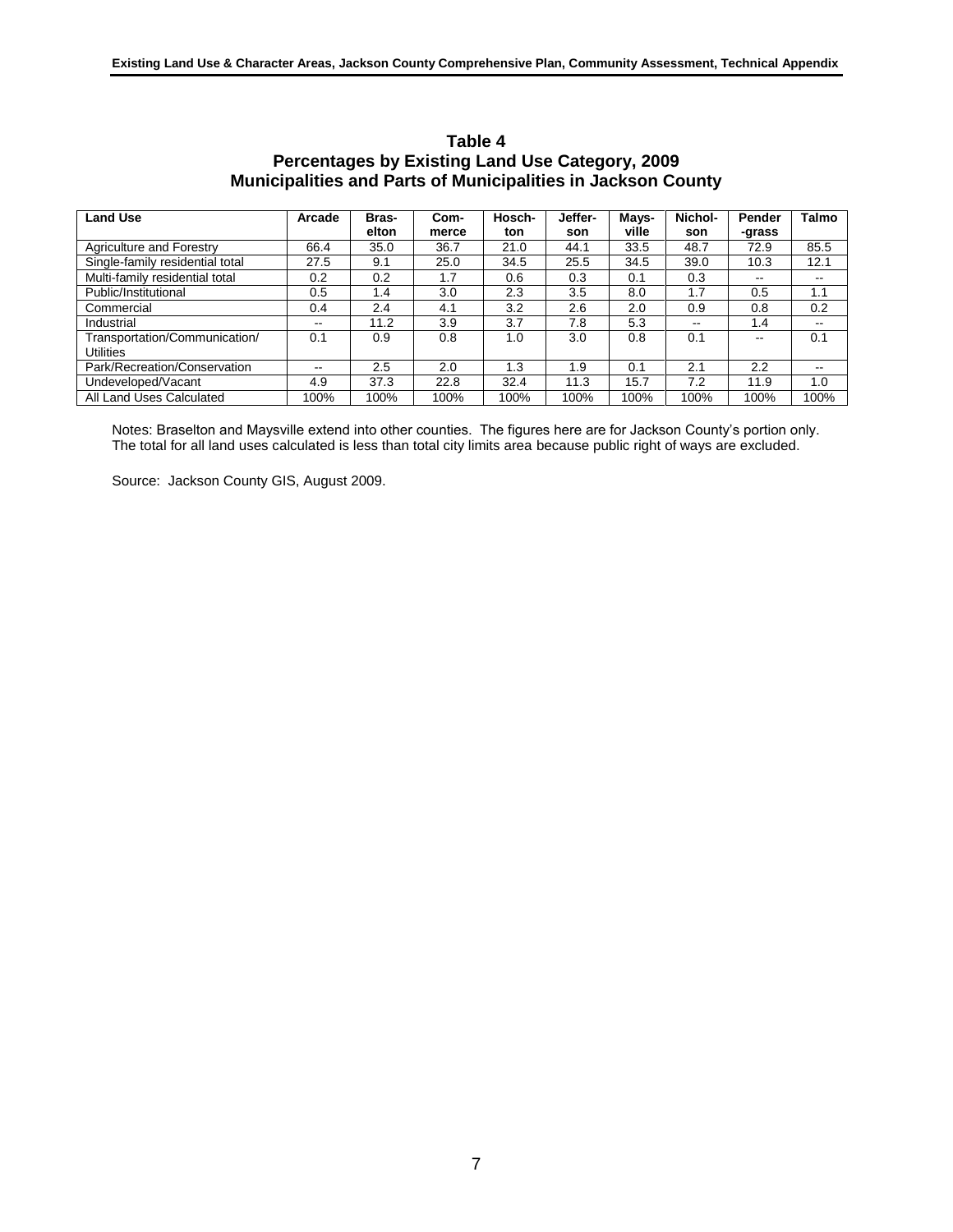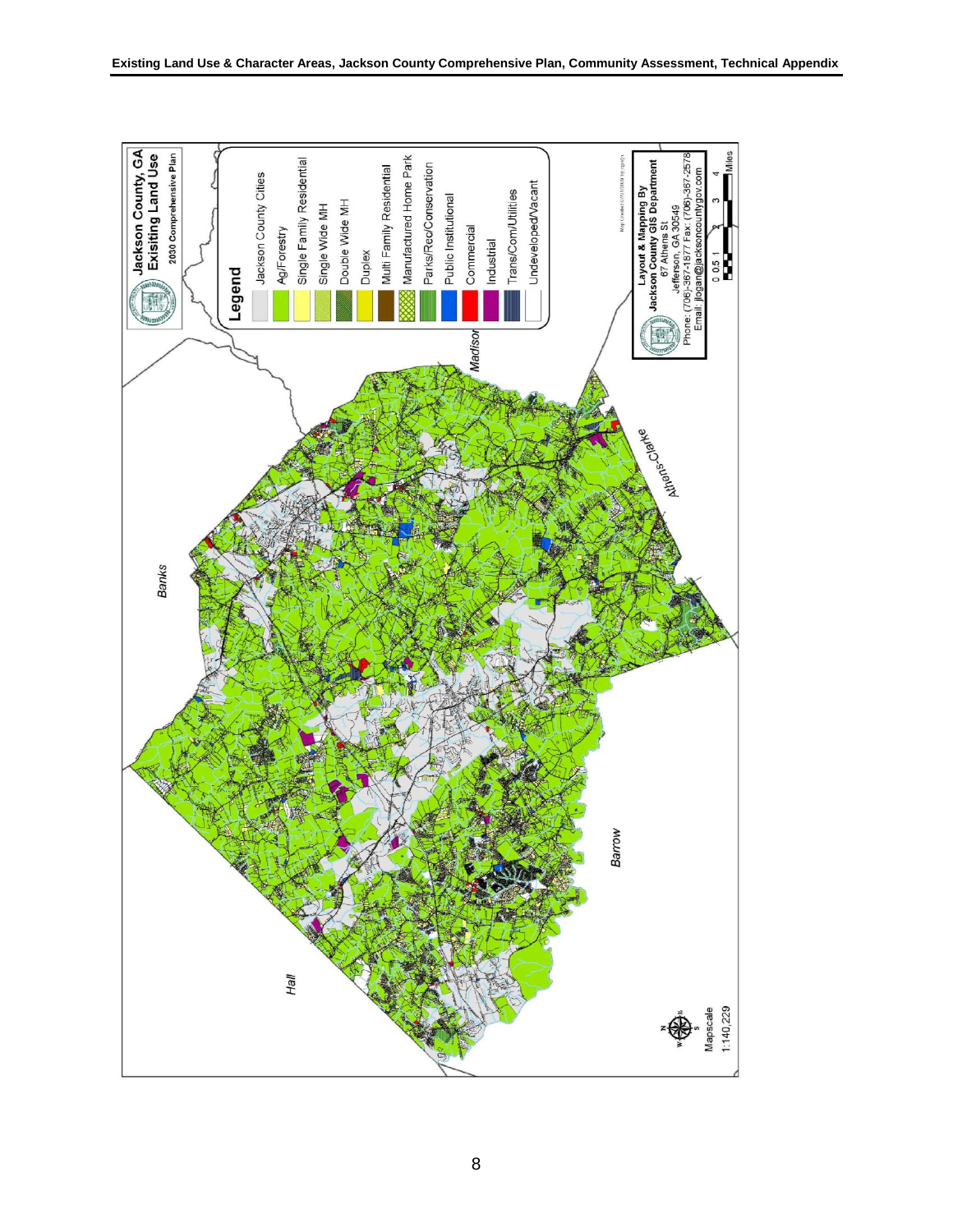#### **Agriculture and Forestry**

Because unincorporated Jackson County is predominantly agricultural in character, it is worthwhile to review recent statistics on agriculture in the county. Table 5 provides data on farmland trends in 2002 and 2007 for Jackson County. Note that all of the data presented here are for the county as a whole and therefore include farms within the city limits of municipalities in Jackson County. Table 1 shows the number of farms, total land in farms, and the average size of farm. Jackson County lost 23 farms and nearly 15,000 acres of farmland between 2002 and 2007; that was a decrease of 14.8 percent in terms of farmland acreage. The average size of farm also decreased from 109 acres in the year 2002 to 95 acres in the year 2007.

| Table 5                                     |  |
|---------------------------------------------|--|
| Agricultural Land Statistics, 2002 and 2007 |  |
| <b>Jackson County</b>                       |  |

|                              | 2002   | 2007   | <b>Net Change</b><br>2002-2007 | <b>Percent</b><br>Change<br>2002-2007 |
|------------------------------|--------|--------|--------------------------------|---------------------------------------|
| Number of farms              | 915    | 892    | $-23$                          | $-2.5%$                               |
| Land in farms (acres)        | 99,554 | 84,869 | $-14,685$                      | $-14.8%$                              |
| Average size of farm (acres) | 109    | 95     | -14                            | $-12.8%$                              |

Source: U.S. Department of Agriculture, National Agricultural Statistics Service. 2007 Census of Agriculture, Count Profile, Jackson County, Georgia.

Table 6 provides greater detail by size of farm. These statistics need to be interpreted with caution, in that they do not always represent what they seem to portray. To illustrate, a farm with 50 acres that sells off one acre of land between 2002 and 2007 is moved to a different category. Similarly, changes in overall acreages of farms can be deceiving in that a given farm may also increase acreage to the point that is classified five years later within a larger farm size category. Hence, one should be careful not to interpret individual categories as losses of farms, given that changes to acreage may simply have resulted in that farm being classified in a different farm size category.

The most striking finding is the loss of all three farms with 2,000 or more acres during the fiveyear reporting period. These farms could have been downsized (partially sold), or discontinued altogether, but one is unable to tell from the statistics provided. Most but not all of the farm size categories witnessed decreases in the number of farms, as well as acreage – this means generally that farmland loss from 2002 to 2007 occurred across the spectrum in terms of the size of farms; not only large farms were lost, but small- and medium-sized farms as well. The 2003 amendment to the land use plan noted the rapid conversion of A-2 zoned land to residential subdivisions, particularly near Braselton and Hoschton.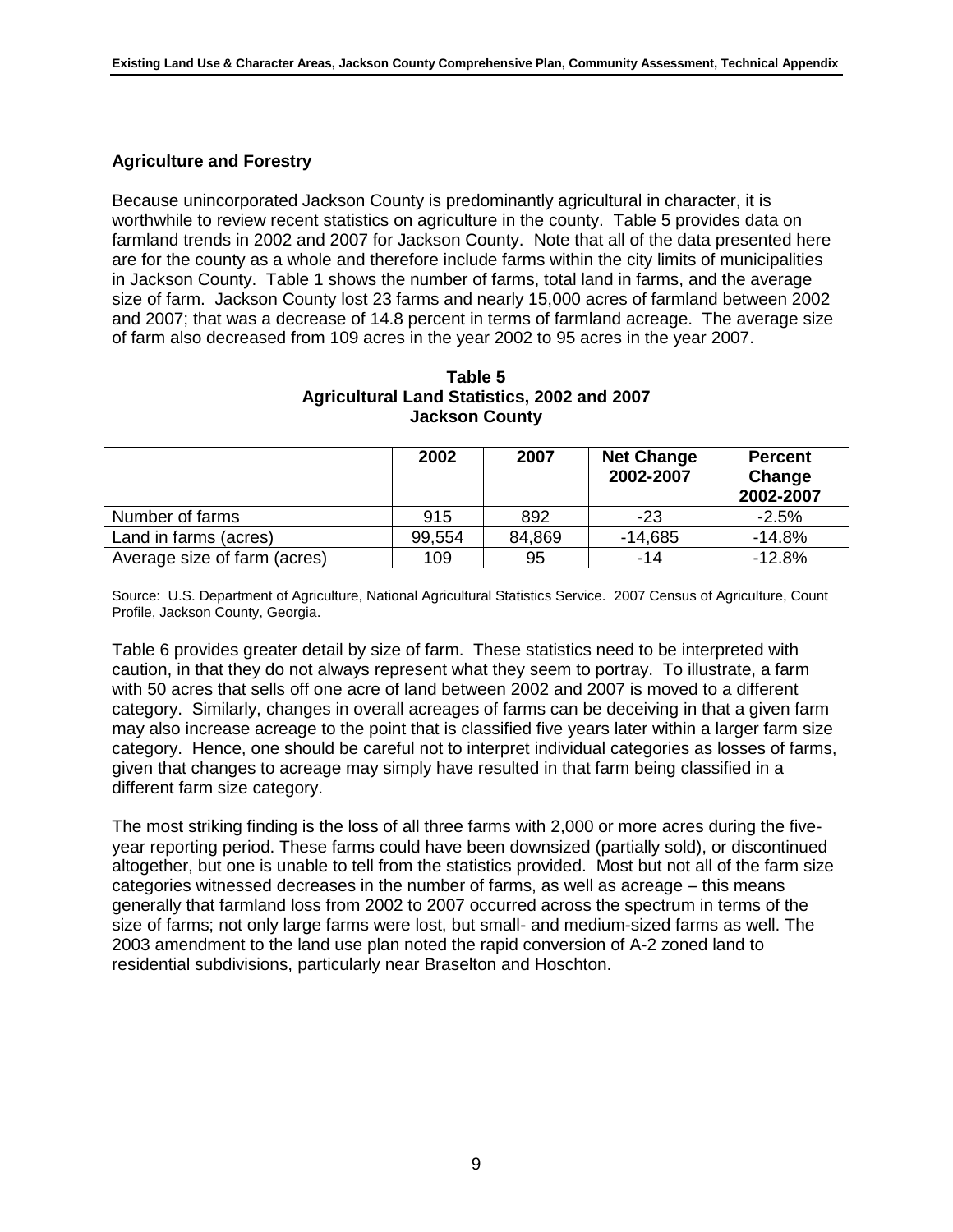| <b>Farm Size Category</b> |              | 2002         | 2007         |              |  |
|---------------------------|--------------|--------------|--------------|--------------|--|
|                           | <b>Farms</b> | <b>Acres</b> | <b>Farms</b> | <b>Acres</b> |  |
| 1 to 9 acres              | 78           | 362          | 62           | 299          |  |
| 10 to 49 acres            | 387          | 10,456       | 431          | 11,189       |  |
| 50 to 69 acres            | 127          | 7,113        | 101          | 5,980        |  |
| 70 to 99 acres            | 80           | 6,569        | 69           | 5,687        |  |
| 100 to 139 acres          | 76           | 8,584        | 63           | 7,273        |  |
| 140 to 179 acres          | 43           | 6,784        | 51           | 8,034        |  |
| 180 to 219 acres          | 28           | 5,538        | 20           | 3,861        |  |
| 220 to 259 acres          | 12           | 2,813        | 19           | 4,515        |  |
| 260 to 499 acres          | 49           | 16,771       | 47           | 16,124       |  |
| 500 to 999 acres          | 25           | 17,160       | 23           | 13,556       |  |
| 1,000 to 1,999 acres      | 7            | 10,927       | 6            | 8,351        |  |
| 2000 acres or more        | 3            | 6,477        | --           |              |  |
| Total                     | 915          | 99,554       | 892          | 84,869       |  |

**Table 6 Farms and Farm Acreage by Farm Size Category, 2002 and 2007 Jackson County**

Source: U.S. Department of Agriculture, National Agricultural Statistics Service. 2007 Census of Agriculture, County Data, Georgia, Table 8.

Table 7 provides detailed data regarding the use of farms in Jackson County in 2002 and 2007.

#### **Table 7 Land in Farms According to Use, 2002 and 2007 Jackson County**

| <b>Farmland Use</b>                                  | 2002         |              | 2007         |              |
|------------------------------------------------------|--------------|--------------|--------------|--------------|
|                                                      | <b>Farms</b> | <b>Acres</b> | <b>Farms</b> | <b>Acres</b> |
| <b>Total cropland</b>                                | 541          | 42,903       | 495          | 24,479       |
| --Harvested cropland                                 | 347          | 15,315       | 362          | 15,347       |
| --Cropland used for pasture or grazing               | 346          | 24,924       | 157          | 6,773        |
| --Other cropland                                     | 91           | 2,664        | 92           | 2,359        |
| --Cropland idle, used for cover, or soil improvement | 71           | 2,265        | 56           | 1,447        |
| but not harvested and not pastured or grazed         |              |              |              |              |
| --Cropland on which all crops failed                 | 22           | 375          | 36           | 679          |
| --Cropland in cultivated summer fallow               | 8            | 24           | 12           | 233          |
| <b>Total wooded</b>                                  | 509          | 20,198       | 510          | 17,468       |
| --Woodland pastured                                  | 330          | 9,753        | 313          | 7,860        |
| --Woodland not pastured                              | 274          | 10,445       | 273          | 9,608        |
| Permanent pasture other than cropland and            | 470          | 27,835       | 621          | 37,039       |
| woodland pastured                                    |              |              |              |              |
| Land in farmsteads, buildings, livestock facilities, | 532          | 8,618        | 486          | 5,883        |
| ponds, roads, wasteland, etc.                        |              |              |              |              |
| Pastureland, all types                               | 762          | 62,512       | 757          | 51,672       |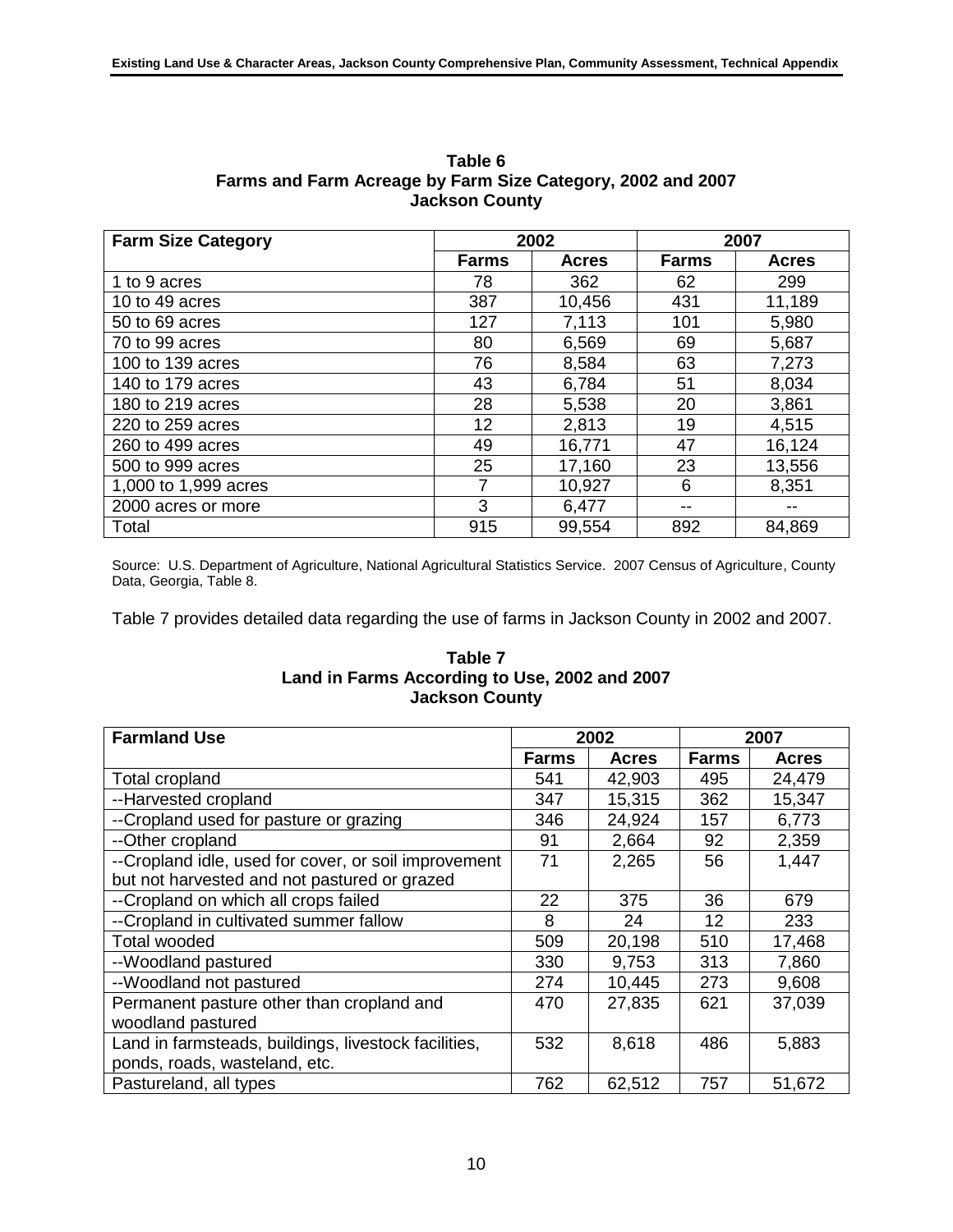Source: U.S. Department of Agriculture, National Agricultural Statistics Service. 2007 Census of Agriculture, County Data, Georgia, Table 8.

The amount of harvested cropland remained more or less the same from 2002 to 2007, at about 15,300 acres. However, total cropland declined by 18,424 acres from 2002 to 2007; almost all of the total cropland lost was "cropland used for pasture or grazing" (18,151 acres). Total woodland decreased by 2,730 acres from 2002 to 2007; the largest share of the decrease during that time period was for woodland pastured.

In looking at the statistics from the U.S. Census of Agriculture, one must address a discrepancy between those data and the existing land use data from the county's existing land use inventory. Specifically, the *Census of Agriculture* indicates that there were 84,869 of land in farms in Jackson County in 2007 (including cropland, woodlands, and pasture). On the other hand, the county's existing land use data which was informed by tax assessor's data, show a much larger acreage in 2009: 154,066 acres. What accounts for this difference?

First, in comparing data from two different sources, one should always be cognizant of differences in classification methods. Second, the Census of Agriculture may be low in terms of estimates of existing farmland. Census of Agriculture data generally include lands for which some income was made, and hence those data may not capture the full scope of agricultural land in Jackson County since some (especially smaller) farms may not have income or reported income. Third, tax assessor's data (the existing land use inventory) may be high, based on the character or look of the property or on historic usage (i.e., used for farmland in the past but no longer active). Fourth, the existing land use inventory most likely classified some wooded tracts as forestry, even though the properties are not owned and utilized for timber land. Most likely, this latter explanation is the best answer: the difference between the Census of Agriculture statistic and the county's existing land use statistics is probably attributable to vacant, forested sites that are not under active timber management. This is further corroborated below.

Separate statistics are kept for forest land by Georgia County. The most recent year for which published data are available is 2007, and year 1997 data are also available (Table 8). These data help further explain the discrepancy.

#### **Table 8 Forest Land, 1997 and 2007 Jackson County**

|                                                  | 1997    | 2007    |
|--------------------------------------------------|---------|---------|
| Acres of forest land                             | 126,800 | 109,200 |
| Total areas in county (acres)                    | 219,100 | 219,100 |
| Percent of total land county land area in forest | 57.8%   | 49.8%   |

Source: 1997 data and total county area from *The 2002 Georgia County Guide, 21st Ed.,* edited by Susan R. Boatright and Douglas C. Bachtel (Athens, GA: University of Georgia, Center for Agribusiness and Economic Development), October 2002. 2007 data fro[m www.georgiastats.uga.edu.](http://www.georgiastats.uga.edu/)

If one adds together the year 2007 land in farms (Census of Agriculture) and the acres of forested land (2007), then subtracts the amount of wooded farm acres, there is a total of 176,601 acres of agriculture and forestry in Jackson County as of 2007. That figure is much closer to the 154,066 acres found in the existing land use inventory for 2009. And the difference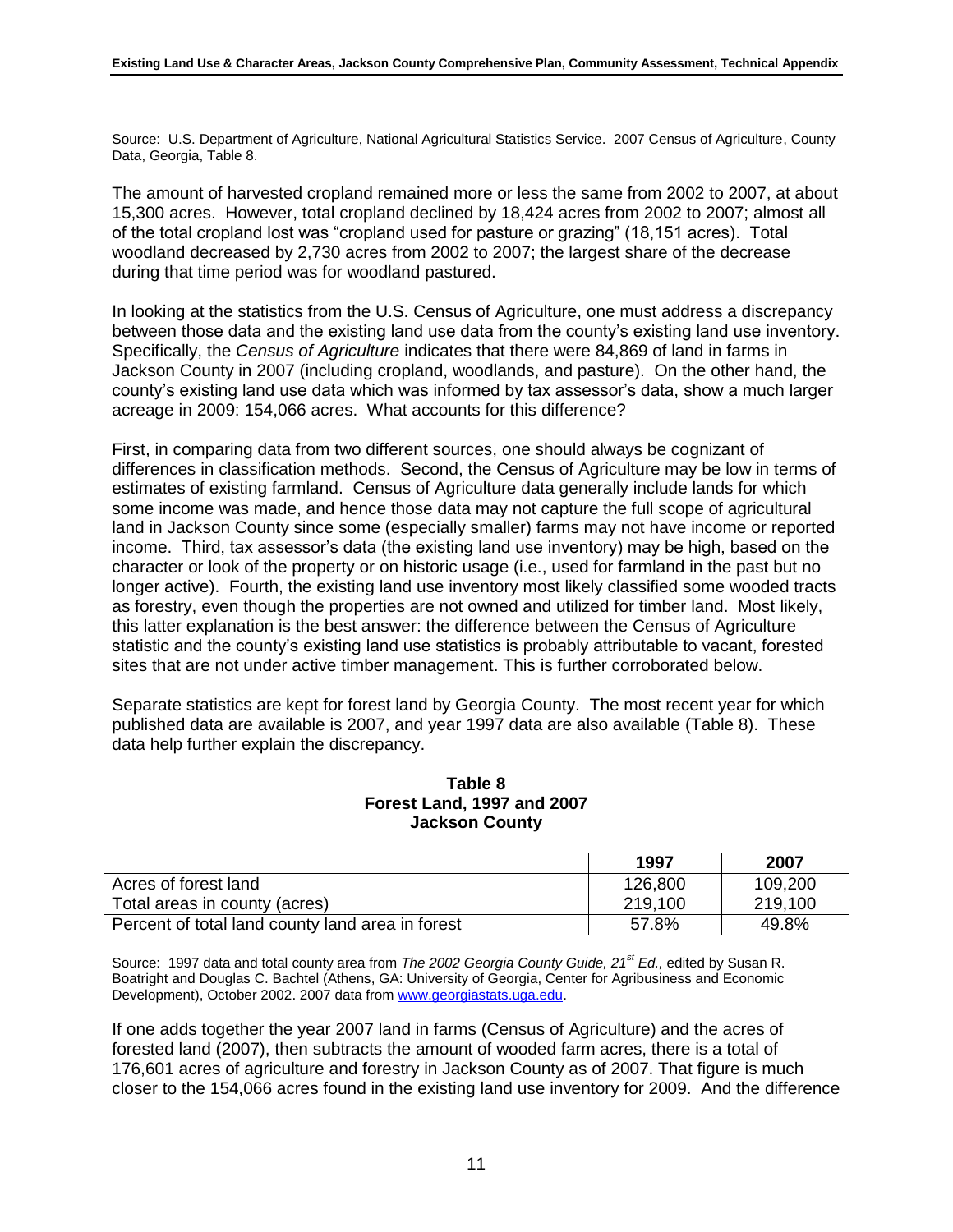could quite possibly be attributed to the difference in reporting period (2009 versus 2007), suggesting significant further loss of forest land in Jackson County in the last two years.

Regardless of what the explanation might be, from a land use planning perspective, the discrepancy between the two sources on total farmland acreage is not troublesome, since it is better to overestimate agriculture and forestry than to under-recognize it.

#### **Residential Development**

Table 9 of the housing analysis chapter in this technical appendix indicates that Jackson County has added approximately 7,117 housing units from July 1, 2000 to July 1, 2007. As of July 1, 2007, Jackson County had an estimated 23,572 housing units, up from 16,455 only July 1, 2000.

Table 5 shows total number of residential building permits issued in all of Jackson County from 2003 to 2007. That figure includes all permitting authorities; Jackson County issues building permits only for the unincorporated areas, so its number is less than the totals shown.

#### **Table 9 Residential Building Permits (Units) 2004-2007 Jackson County**

|                                                    | 2004 | 2005 | 2006 | 2007 |
|----------------------------------------------------|------|------|------|------|
| Residential Building Permits Total, Jackson County | .523 | .457 | .388 | 819  |

Source: [www.georgiastats.uga.edu](http://www.georgiastats.uga.edu/)

As noted in the 2003 update of the land use plan, Jackson County has followed standard practices for most suburbanizing communities, allowing and even encouraging conventional suburban land development patterns in a dispersed pattern. The following map, "Jackson County Subdivisions," shows the geographic distribution of residential subdivisions in unincorporated Jackson County. This map provides a good indicator of the extent of organized residential development in unincorporated Jackson County. It does not indicate the extent of rural residential development which has occurred on individual lots. Clearly, residential subdivision development has occurred in most parts of unincorporated Jackson County. As noted on the map, the largest concentration of residential subdivisions in unincorporated Jackson County is east of Hoschton and southwest of Jefferson. There is also substantial residential subdivision development within the unincorporated areas within the overall geographic extent of Jefferson. Clearly, residential subdivision development is more heavily concentrated in the western half of Jackson County.

Those areas of unincorporated Jackson County which have so far escaped significant subdivision development activity include the northern tip (west, southwest and south of Maysville), Apple Valley (between Jefferson and Commerce along SR 15 Alt.), the Brockton area (east of Jefferson, north-northeast of Arcade, and west of Nicholson), and most areas on the eastern fringe of Jackson County. Not surprisingly, these areas not subjected to residential subdivision development correspond pretty closely with the county's agricultural preservation designation on its future land use plan map.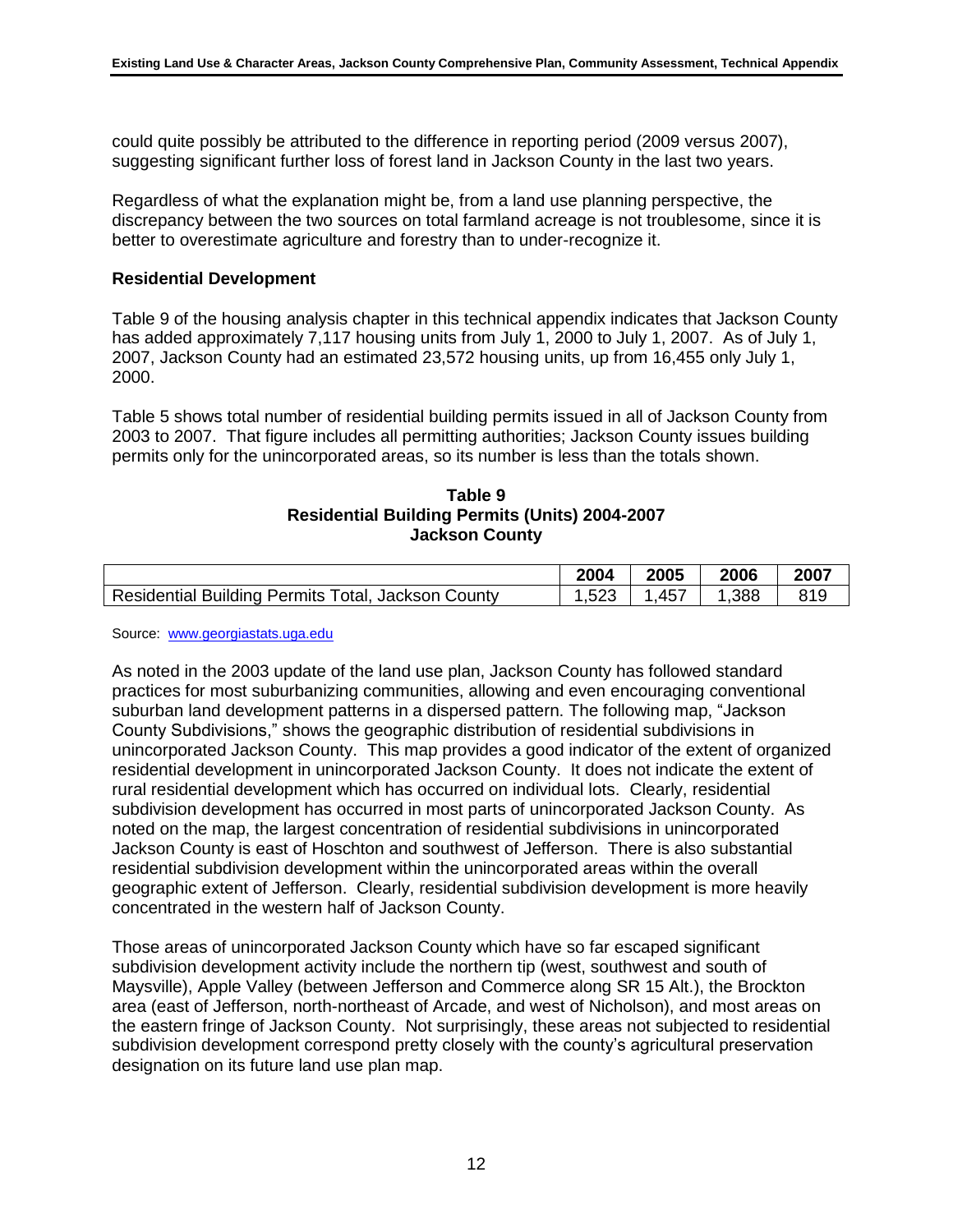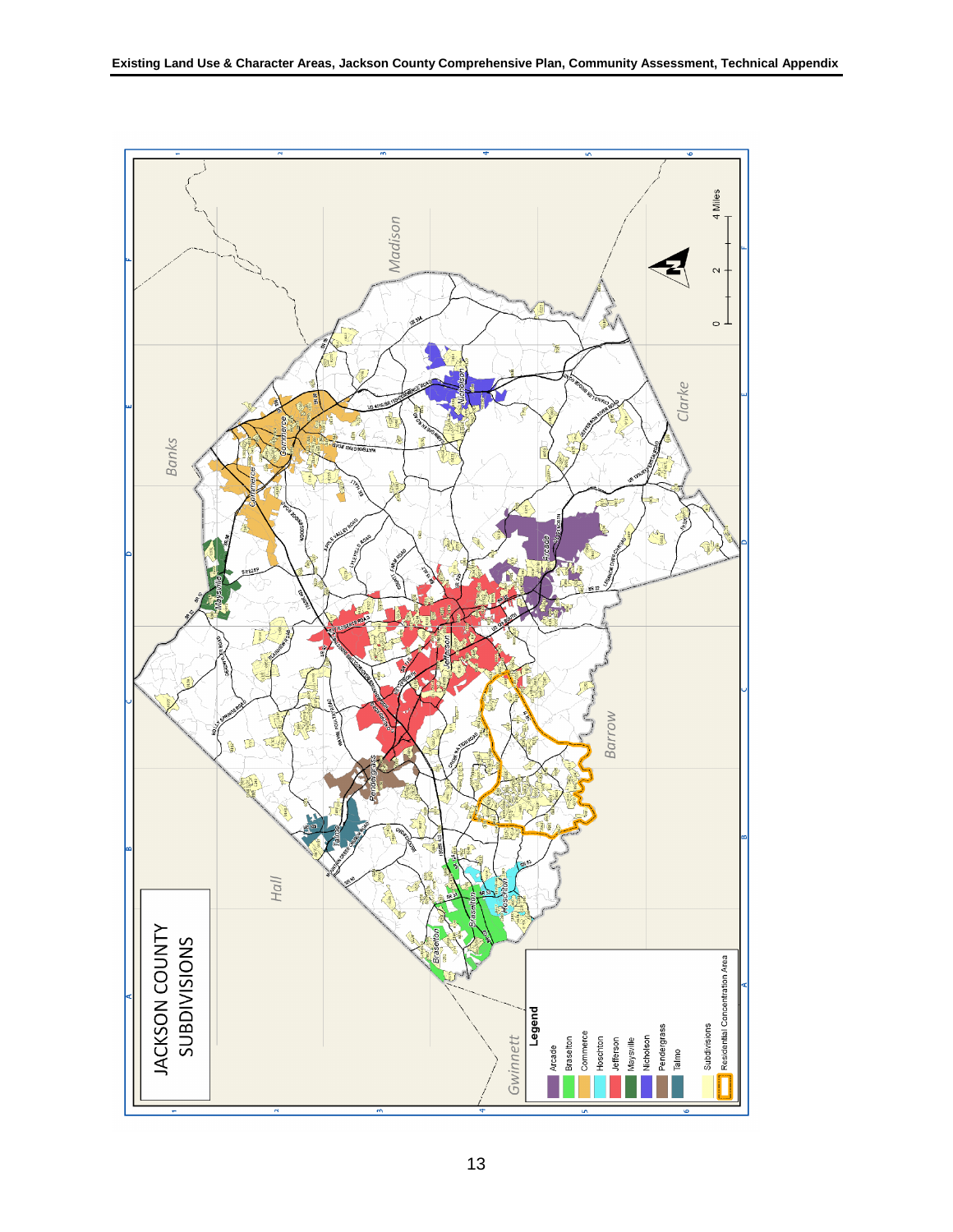#### **Transportation/Communication/Utilities**

Major land uses classified in this category include: Jackson County Airport east of SR 82 North along Airport Road and Lyle Field Road (north of Jefferson's city limits); the waste water treatment property west of Opossom Creek Road north of Interstate 85 in Jefferson; wastewater treatment plant property along Curry Creek in Jefferson; water treatment property at New Savage Road and Bear Creek Lake; property east of Jarret Road which lies east of U.S. Highway 441 south of Commerce; and property at the intersection of Davis Road, County Farm Road and Airport Road.

#### **Public Institutional**

As would be expected for a rural county with numerous municipalities, the lion's share of public and institutional properties are located within city limits, especially Jefferson which is the county seat. Land uses in unincorporated areas consist primarily of schools and churches.

#### **Commercial and Industrial**

Like with public-institutional uses, most of the existing commercial land is located within municipalities. The extent of unincorporated commercial land use is actually quite limited; commercial uses (with some exceptions for isolated zones) exist along segments of U.S. Highway 129 and U.S. Highway 441, and near the interchange of SR 53 and I-85 outside the city limits of Braselton. Most of the existing industrial land use outside of municipalities is located between Interstate 85 and Wayne Poultry Road.

For additional discussion of commercial and industrial trends, see the report "labor force and economy" in this technical appendix.

#### **CHARACTER AREAS**

#### **Delineating Character Areas**

The intent behind delineating character areas is to capture the unique design or feel of a given area, regardless of land use. That is to say, one generally hopes to define these areas in ways where one land use is not dominant. However, from a practical standpoint, character areas are often defined almost as much by "function" (i.e., use) as they are by "form" (i.e., character).

Geographically, as the examples below show, character is often defined in terms of a particular geography: character may follow a linear "corridor," usually a roadway; or it may be concentrated (or conceptualized to be located) in a "center" of some type, such as a place centered at the intersection of two major roadways. Or, it may simply be some other type of "area" or "neighborhood" that does not follow a linear (corridor) pattern or is not geographically centered around a given place or road intersection.

Character are almost always appropriately based on a continuum from exurban, to rural, to suburban, to urban, or some combination of them, such as that shown in the figure below.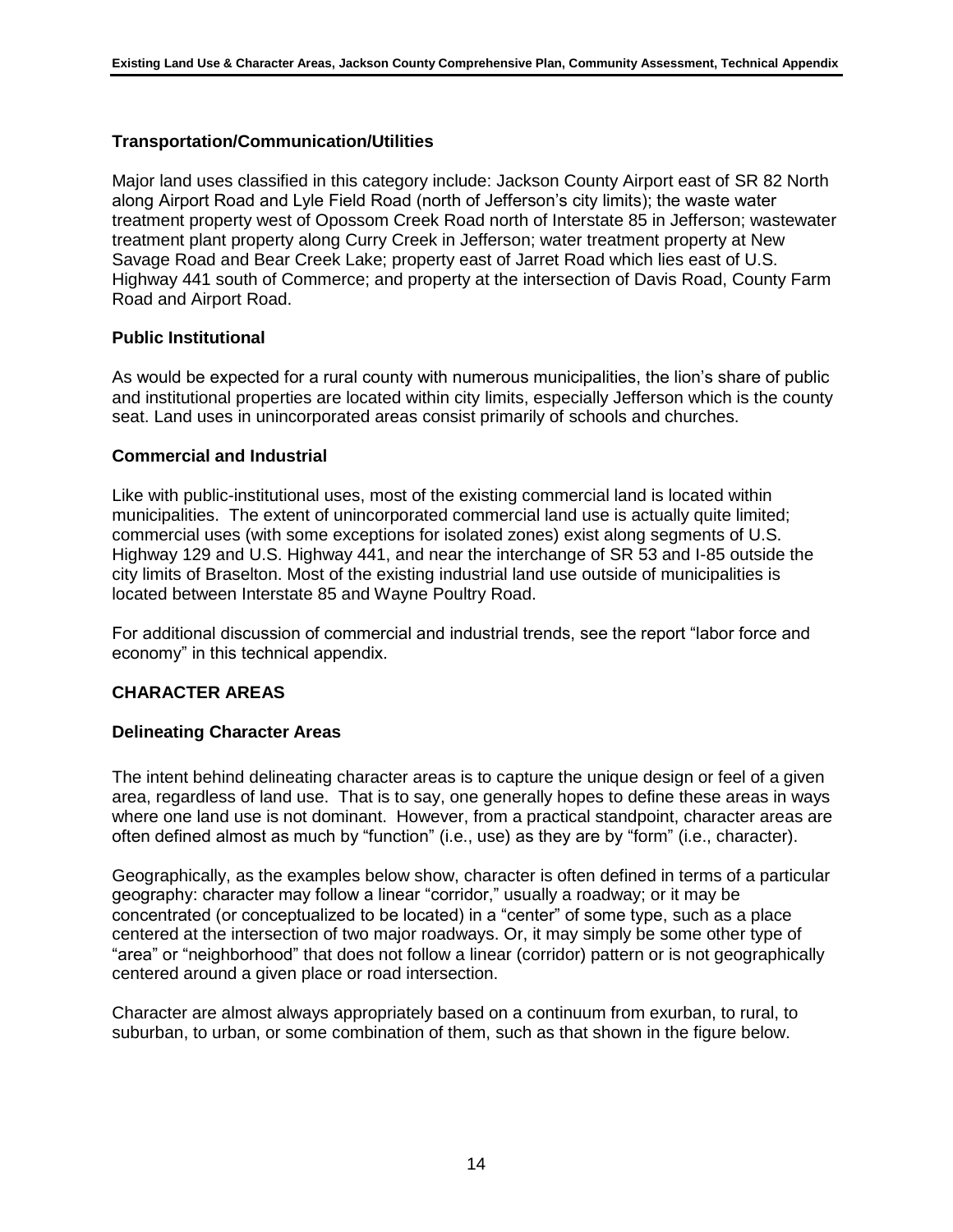

**Continuum of Rural to Urban Character**

### **Character Areas in Municipalities, Jackson County, and in Abutting Counties**

This analysis focuses on compatibility of the county planning effort with the plans of the various cities in Jackson County, as well as abutting counties and Jackson County itself. An understanding of the intentions of municipalities and abutting counties is important with respect to land use and character areas, because Jackson County should plan seamlessly to extend municipal planning concepts into unincorporated areas, where appropriate, and to plan for similar character in areas that cross into abutting counties.

Attention is paid below to those character areas that apply at the fringes of municipalities, as opposed to their more urban or downtown areas (and character areas applied to those parts of cities are not discussed here). Based on review of available plans, including Jackson County's own (existing) policies, the following character areas have been articulated by cities within and counties abutting Jackson County in addition those applying to unincorporated Jackson County itself. Where names are slightly different, they have been consolidated in the listings below, so as to provide some generalizations.

As described in the following paragraphs, character areas can be generally classified into the following types: conservation; agricultural and rural; neighborhoods (residential); centers; corridors; employment and industry; and special districts and others.

#### **Conservation**

These character areas are usually termed "conservation" (Arcade, Jackson County, Jefferson) and sometimes "preserve" (Banks County, Barrow County). Generally, these are natural resource areas and the intent is to conserve or preserve them in a more-or-less natural state, allowing or encouraging only those land uses that are compatible with natural resource protection goals and objectives.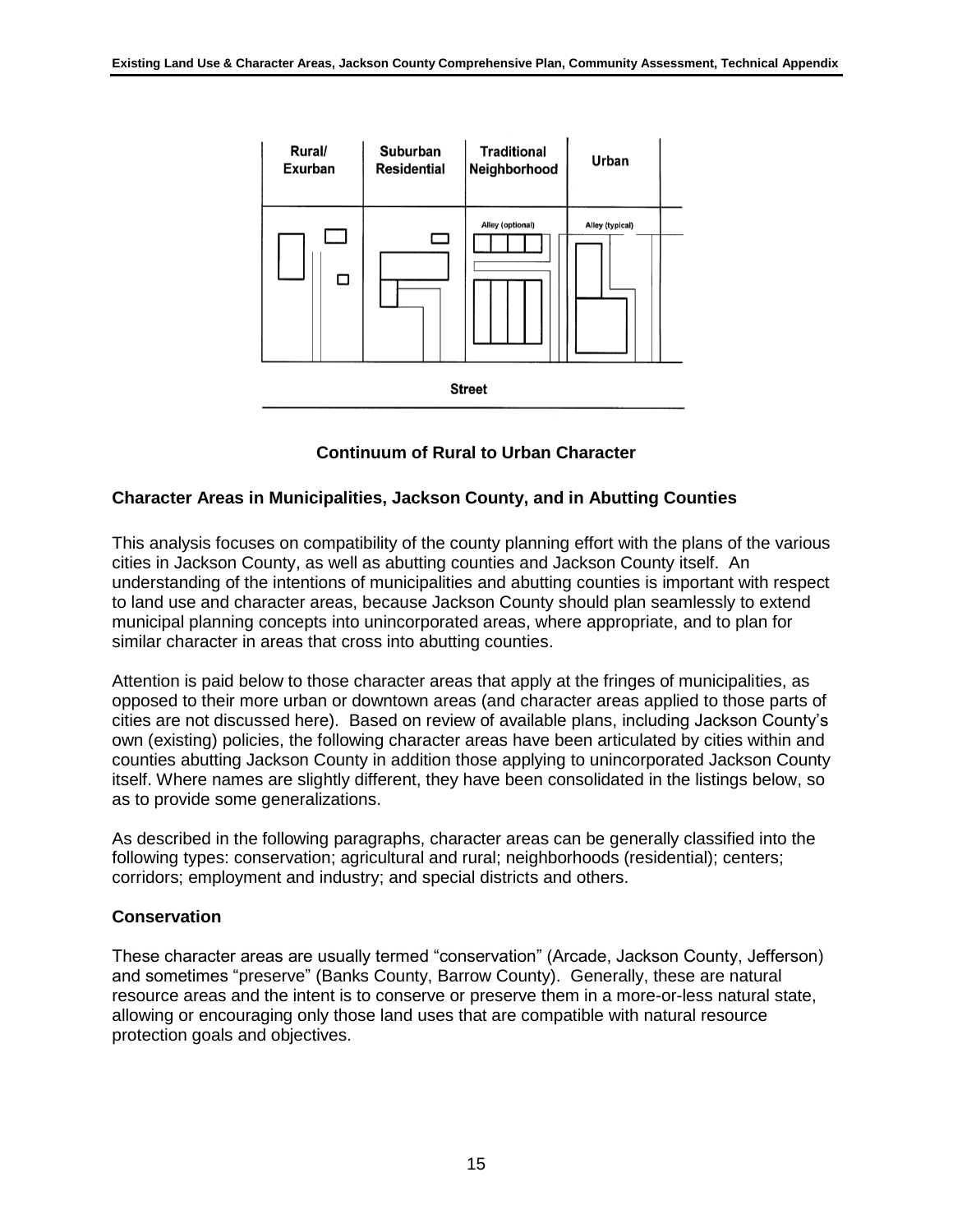# **Agricultural and Rural**

Agricultural character is sometimes distinguished (appropriately) from "rural" areas, as is the case with Jackson County's currently adopted "agricultural preservation" and "rural places" character areas (Jackson County). Most often, however, communities lump together agricultural and rural areas (Banks County, Maysville, Barrow County). Others notice and encourage peculiar "rural residential" (Banks County, Jefferson) or "estate" residential areas (Arcade), thus recognizing that very low- or low-density residential use is predominant. In the case of more urban Athens/Clarke County, it does not have an agricultural area but does have a "rural" character area which follows the fringe of the county, including areas near the Jackson County line.

# **Neighborhoods (Residential)**

Residential areas are often distinguished from one another in terms of their densities (again, see the graphic above describing a rural to urban continuum). As noted above, residential can be very low density ("rural" or "estate") in nature or they can be "suburban" or "urban" in nature, each being different in terms of overall density. Jackson County has an "urban" residential category.

Also, residential neighborhoods can differ in terms of development characteristics such as street pattern and design, building placement, and existence of or design type of open spaces and amenities. Here, a key difference is the "traditional neighborhood" (most often found in urban areas which in turn are most often found within municipalities; these are not cited here since they generally don't matching anything yet built in unincorporated Jackson County) and "suburban," or "conventional suburban" (e.g., Barrow County, Jefferson, and Maysville), reflecting design characteristics of conventional residential suburbs (i.e., curvilinear streets ending in cul-de-sacs). Finally, sometimes a timing element is introduced, suggesting that areas are "emerging suburban" (Banks and Barrow) or ready for (or experiencing) "growth."

#### **Centers**

Character is often defined based on a central place, which is most often the intersection of two major roads. Usually, centers are defined as having a mixture of uses, including civic/institutional and others, but almost always including retail and service commercial as the predominant land use in a given center. Similarly, just the same as with neighborhoods, centers can run the full range of rural to urban character, including rural crossroads (e.g., Barrow County), to more urban forms like "town center" (e.g., Arcade). Sometimes, these are simply called "activity center" (e.g., Jefferson). Centers are often given different names to distinguish the scale and size of land uses around the central place, based generally on the market area such a mixed-use center will support. These include centers serving an immediate "neighborhood" (e.g., Jackson County; Athens/Clarke County), "community" activity centers (e.g., Athens/Clarke County, Banks County, Barrow County, and Jackson County), and "regional" (e.g., Athens/Clarke County, Barrow County).

# **Corridors**

As noted above, many character areas follow major roads and highways. Like with some of the character areas already described, corridors can have character ranging from rural (Banks County), scenic rural (Barrow County), to commercial corridors lined with primarily highway